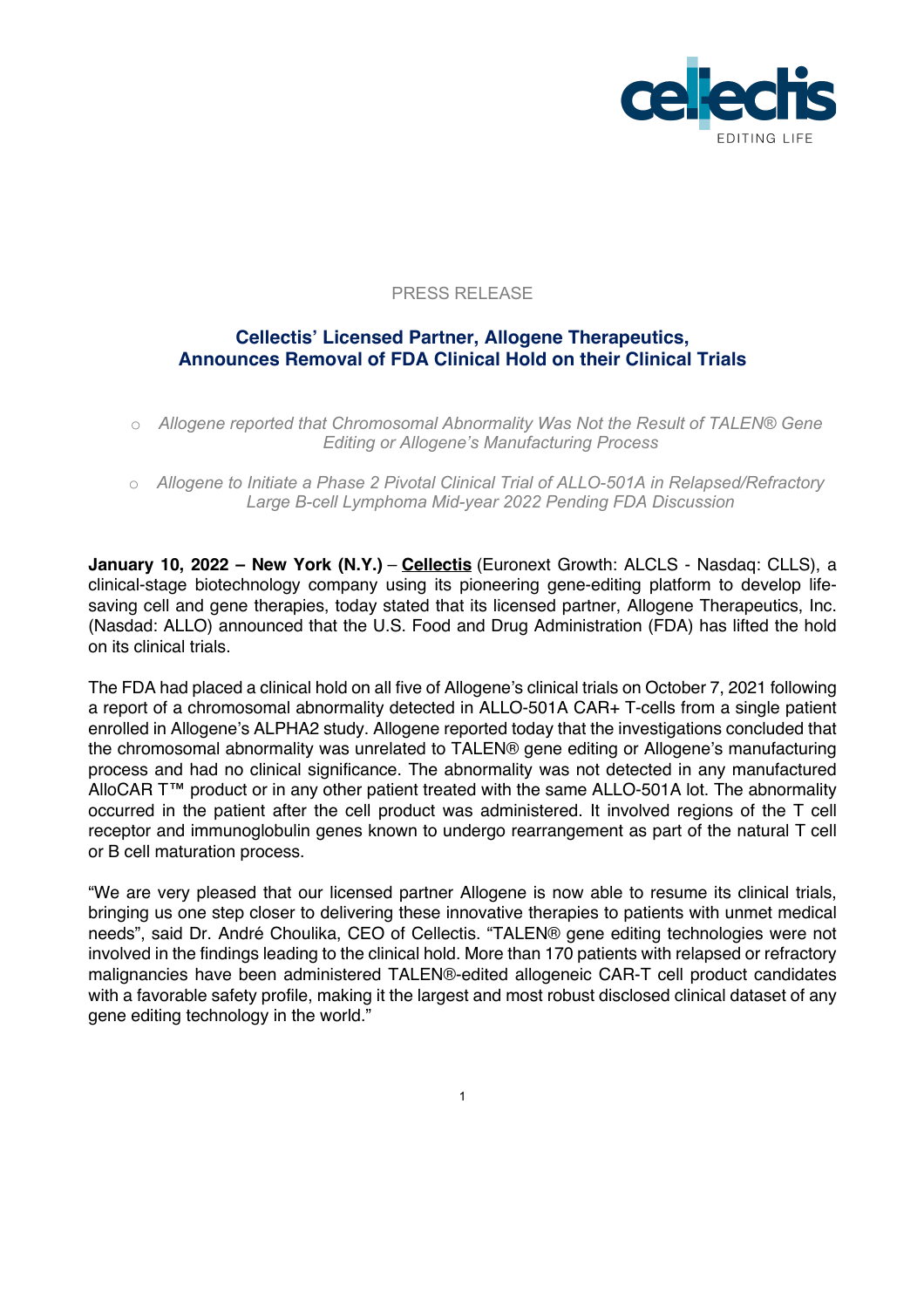

Allogene also announced that following the lift of the clinical holds and pending final discussions with the FDA, Allogene intends to initiate a Phase 2 pivotal trial of ALLO-501A in relapsed/refractory large B-cell lymphoma mid-year 2022.

Allogene's allogeneic CAR-T programs utilize Cellectis' technologies. ALLO-501 and ALLO-501A are anti-CD19 products being jointly developed under a collaboration agreement between Servier and Allogene based on an exclusive license granted by Cellectis to Servier. Servier grants to Allogene exclusive rights to ALLO-501 and ALLO-501A in the U.S. while Servier retains exclusive rights for all other countries.

Allogene has an exclusive license to Cellectis' technologies for ALLO-715, ALLO-605 (both directed at BCMA) and ALLO-316 (directed at CD70) and holds development and commercial rights for these investigational product candidates.

### **About Cellectis**

Cellectis is a clinical-stage biotechnology company using its pioneering gene-editing platform to develop life-saving cell and gene therapies. Cellectis utilizes an allogeneic approach for CAR-T immunotherapies in oncology, pioneering the concept of off-the-shelf and ready-to-use gene-edited CAR T-cells to treat cancer patients, and a platform to make therapeutic gene editing in hemopoietic stem cells for various diseases. As a clinical-stage biopharmaceutical company with over 22 years of expertise in gene editing, Cellectis is developing life-changing product candidates utilizing TALEN®, its gene editing technology, and PulseAgile, its pioneering electroporation system to harness the power of the immune system in order to treat diseases with unmet medical needs.

As part of its commitment to a cure, Cellectis remains dedicated to its goal of providing lifesaving UCART product candidates for multiple cancers including acute myeloid leukemia (AML), B-cell acute lymphoblastic leukemia (B-ALL) and multiple myeloma (MM). .HEAL is a new platform focusing on hemopoietic stem cells to treat blood disorders, immunodeficiencies and lysosomal storage diseases.

Cellectis' headquarters are in Paris, France, with locations in New York, New York and Raleigh, North Carolina. Cellectis is listed on the Nasdaq Global Market (ticker: CLLS) and on Euronext Growth (ticker: ALCLS).

AlloCAR T™ is a trademark of Allogene Therapeutics, Inc.

For more information, visit www.cellectis.com Follow Cellectis on social media: @cellectis, LinkedIn and YouTube.

## **For further information, please contact:**

### **Media contacts:**

Pascalyne Wilson, Director, Communications, +33776991433, media@cellectis.com Margaret Gandolfo, Senior Manager, Communications, +1 (646) 628 0300

### **Investor Relation contact:**

Arthur Stril, Chief Business Officer, +33684439609, investors@cellectis.com